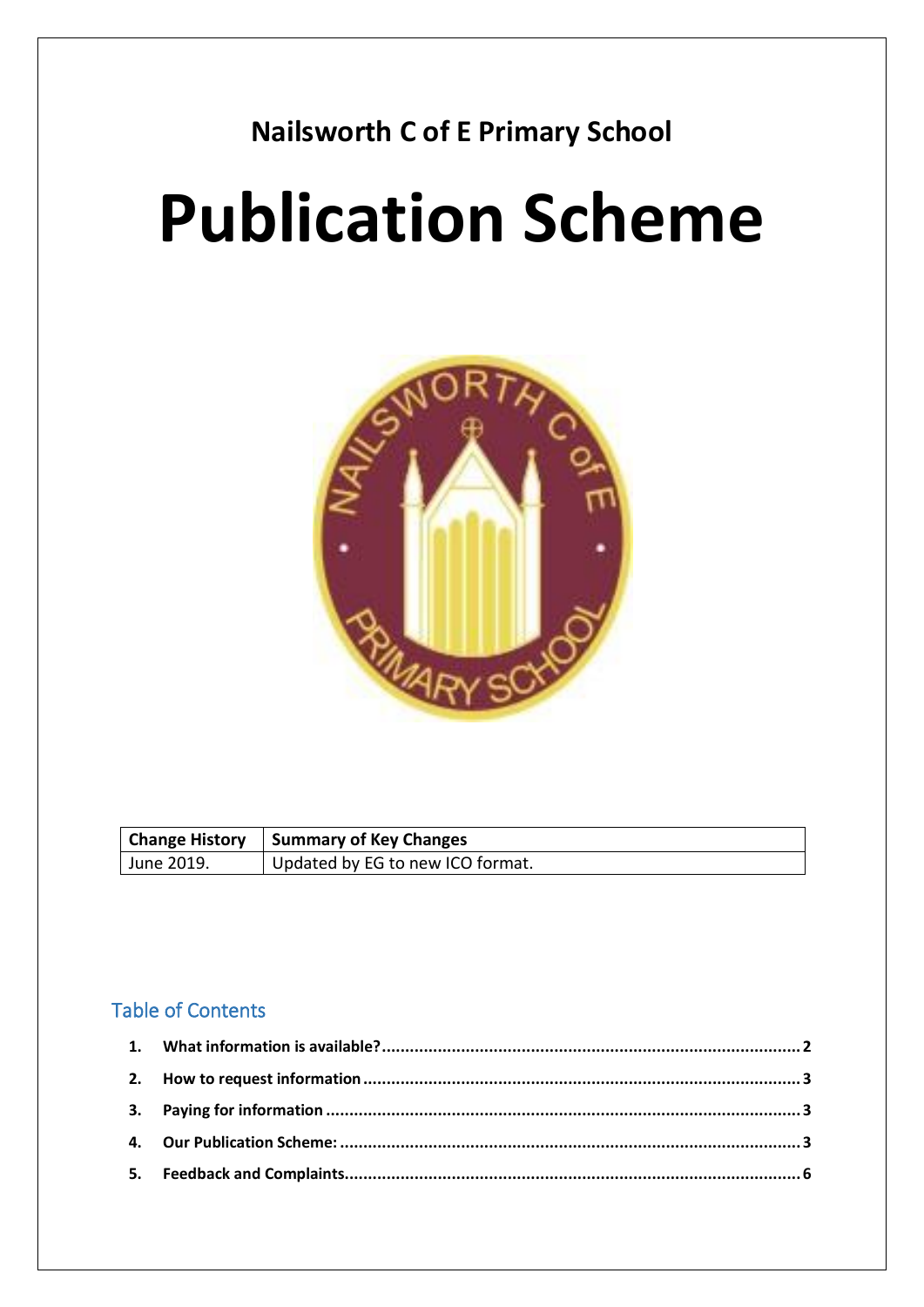# Nailsworth C of E Primary School Publication Scheme

The Model Publication Scheme commits Nailsworth C of E Primary School to make information available to the public as part of its normal business activities. The information covered is included in the classes of information mentioned below, where this information is held by the School.

A separate *Freedom of Information Policy* has been published and can be accessed via the website or in hard copy on request from the school office.

### <span id="page-1-0"></span>1. What information is available?

#### **The scheme commits the school:**

- To proactively publish or otherwise make available as a matter of routine, information, including environmental information, which is held by the authority and falls within the classifications below;
- To specify the information which is held by the School and falls within the classifications below;
- To proactively publish or otherwise make available as a matter of routine, information in line with the statements contained within this scheme;
- To produce and publish the methods by which the specific information is made routinely available so that it can be easily identified and accessed by members of the public;
- To review and update on a regular basis the information the authority makes available under this scheme;
- To produce a schedule of any fees charged for access to information which is made proactively available;
- To make this publication scheme available to the public.

This publication scheme conforms to the latest model scheme for schools approved by the Information Commissioner's Office (ICO).

The ICO would expect schools to make the information in this document available **unless**:

- we do not hold the information;
- the information is exempt under one of the Freedom of Information (FOI) exemptions or Environmental Information Regulations (EIRs) exceptions, or its release is prohibited under another statute;
- the information is archived, out of date or otherwise inaccessible; or,
- it would be impractical or resource-intensive to prepare the material for routine release.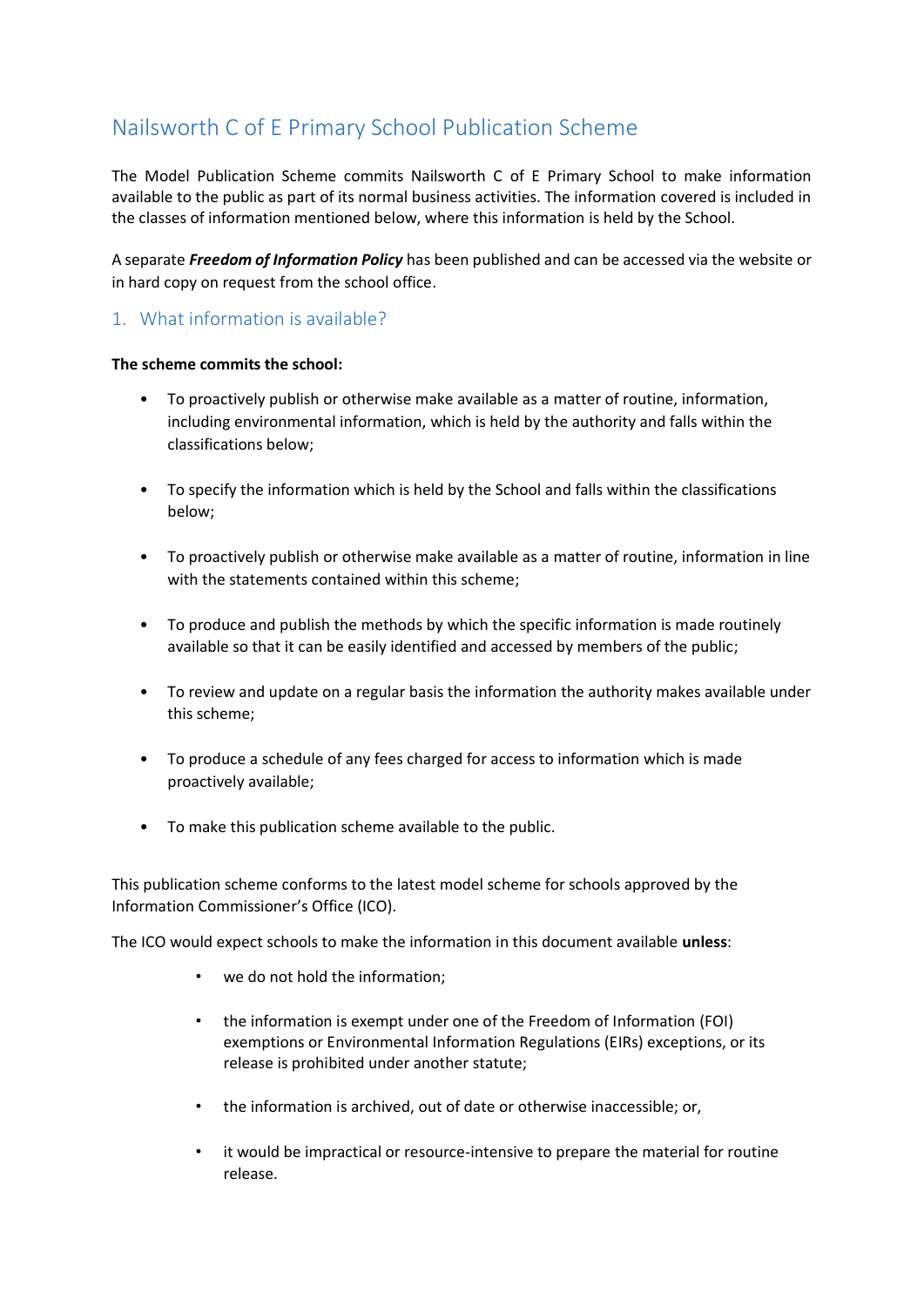The scheme covers **information already published** and **information which is to be published** in the future. All information in our publication scheme is available for you on our website to download and print off, or on request from the school office.

Some information which we hold may not be made public, for example personal information. This information is restricted under the General Data Protection Regulations (GDPR). We have a separate policy in relation to this which is available on our website or in hard copy on request from the school office

We endeavour to make as much information as possible available online. The classes, below, provide links to information which is available. If any of the information is not available online, the scheme will explain how it can be accessed. We will continue to develop this scheme to increase the amount of information that can be accessed through it.

The school does not charge for information which is accessed on our website. However, we may pass on costs for reproducing information or providing it in alternative formats, and we do charge for some specialist information services. Details of these costs are outlined below, under Paying for Information.

#### <span id="page-2-0"></span>2. How to request information

If you require a paper version of any of the documents within the scheme, please contact the school by email:

#### **Email[: admin@nailsworth.gloucs.sch.uk](mailto:admin@nailsworth.gloucs.sch.uk)**

Written Requests for information held by the School that is not published under this scheme can be requested in writing, when its provision will be considered in accordance with the provisions of the Freedom of Information Act.

#### To make a request please write to: **The Chair of Governors, Nailsworth C of E Primary School, Nympsfield Rd, Nailsworth, Stroud GL6 0EU**

**Email[: chair@nailsworth.gloucs.sch.uk](mailto:chair@nailsworth.gloucs.sch.uk)**

#### <span id="page-2-1"></span>3. Paying for information

Information published on our website is free, although you may incur costs from your internet service provider. If you don't have internet access, you can access our website using the computer available for parents in our school foyer, a local library or an Internet café.

**The cost of providing a paper document is 10p a page** plus the cost of 2nd class postage. A charge will be made at the time of request.

#### Information to be published **How the information can be obtained CLASS 1 – WHO WE ARE AND WHAT WE DO**  *(Organisational information, structures, locations and contacts - current information)*  • **Instrument of Government**  *The Instrument of Government is the document which records the name and category of the*  Hard copy from School. Website/hard copy from School

#### <span id="page-2-2"></span>4. Our Publication Scheme: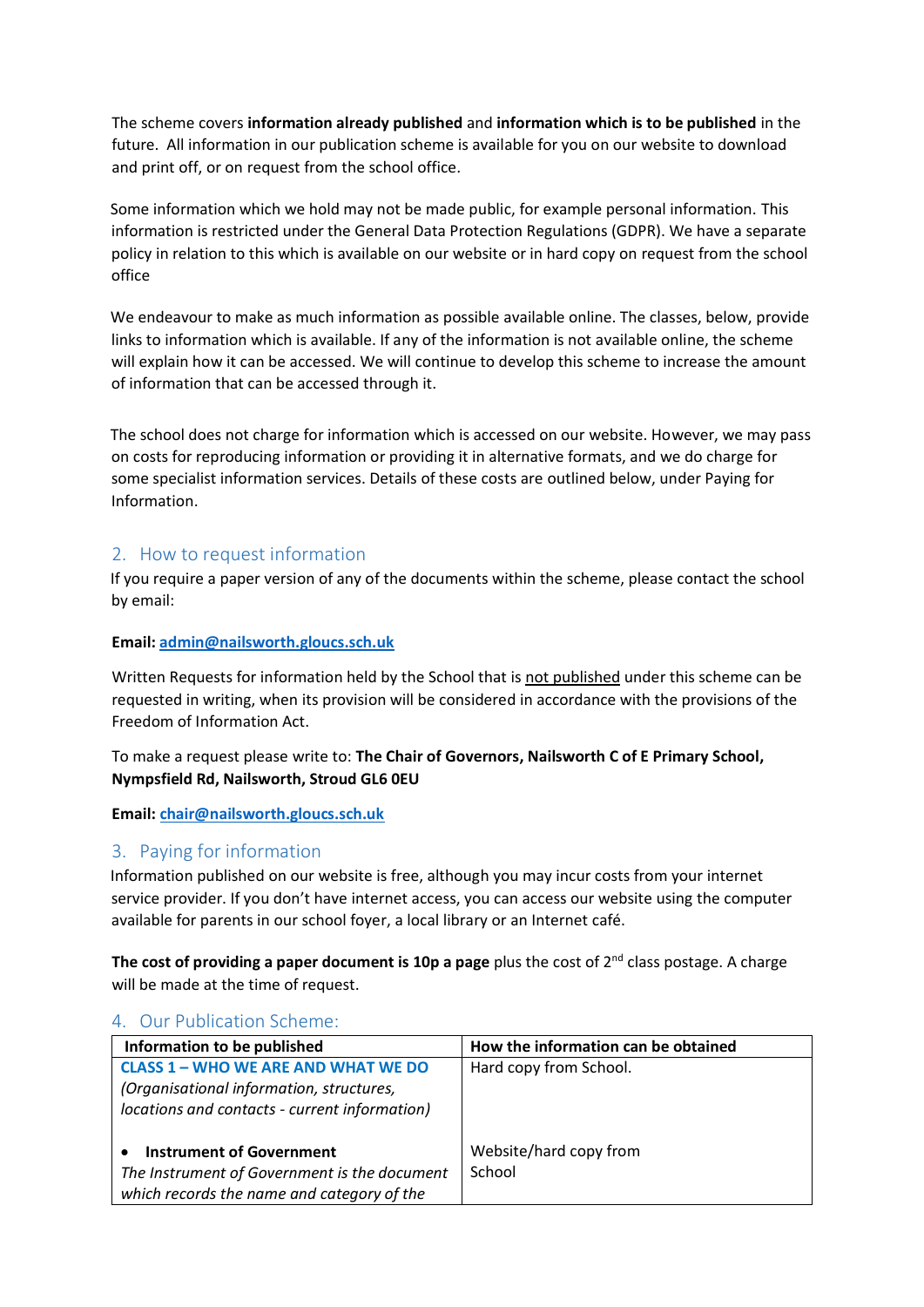| school and the name and constitution of its                                                                                                                                                                                                                                                                                                              |                       |
|----------------------------------------------------------------------------------------------------------------------------------------------------------------------------------------------------------------------------------------------------------------------------------------------------------------------------------------------------------|-----------------------|
| governing body.                                                                                                                                                                                                                                                                                                                                          |                       |
| <b>School prospectus</b><br>information about the implementation<br>of the governing body's policy on pupils<br>with special educational needs (SEN):<br><b>SEND Policy</b><br>a description of the policies relating to<br>٠<br>disabled pupils, including facilities to<br>improve access and the accessibility<br>plan: SEND Policy and Accessibility | Website<br>Website    |
| Policy and Plan<br>Governing Body - names, and contact<br>٠<br>details of the governors and the basis<br>on which they have been appointed<br>School session times and dates of<br>٠                                                                                                                                                                     | Website               |
| school terms and holidays<br>Location and contact information: the<br>٠<br>address, telephone number and website                                                                                                                                                                                                                                         | Website               |
| for the school together with the names<br>of key personnel                                                                                                                                                                                                                                                                                               | Website               |
| Extra-curricular activities & clubs<br>School newsletters.                                                                                                                                                                                                                                                                                               | Website<br>Website    |
| <b>CLASS 2 - WHAT WE SPEND AND HOW WE</b><br><b>SPEND IT</b><br>(Financial information about projected and<br>actual income and expenditure, procurement,<br>contracts and financial audit. Current and<br>previous two financial years)                                                                                                                 | Hard copy from School |
| Annual budget plan and financial<br>statements<br>Details of the Individual Schools Budget<br>distributed by the Local Authority and the<br>school's annual income and expenditure<br>returns.                                                                                                                                                           | Hard copy from School |
| <b>Capital funding</b><br>Details of the capital funding allocated to the<br>school together with information on related<br>building projects and other capital projects.                                                                                                                                                                                | Hard copy from School |
| <b>Procurement and contracts</b><br>Details of procedures used for the acquisition of<br>goods and services. Details of contracts that<br>have gone through a formal tendering process.                                                                                                                                                                  | Hard copy from School |
| Pay policy                                                                                                                                                                                                                                                                                                                                               | Hard copy from School |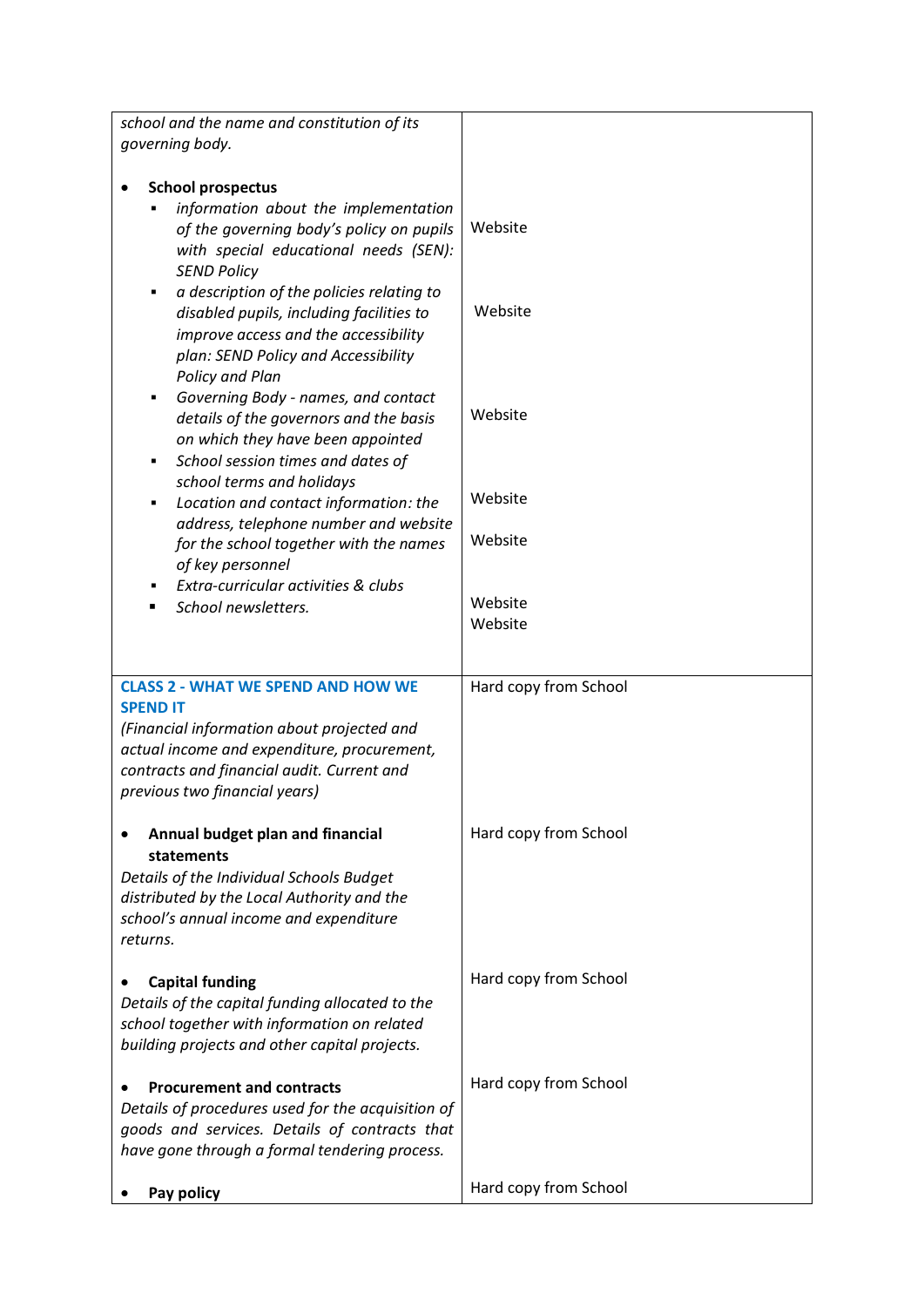| The statement of the school's policy and                                             |                       |
|--------------------------------------------------------------------------------------|-----------------------|
| procedures regarding teachers' pay.                                                  |                       |
|                                                                                      |                       |
| <b>CLASS 3 - WHAT OUR PRIORITIES ARE AND</b>                                         | Website               |
| <b>HOW WE ARE DOING</b>                                                              |                       |
| (Strategies and plans, performance indicators,                                       |                       |
| audits, inspections and reviews)                                                     |                       |
|                                                                                      |                       |
| <b>School profile</b><br>Government-supplied performance                             |                       |
| data                                                                                 | Website               |
| Full Ofsted report                                                                   |                       |
| Performance management information:                                                  | Website               |
| Performance management policy and                                                    |                       |
| procedures adopted by the governing                                                  | Website               |
| body.                                                                                | Hard copy from School |
|                                                                                      |                       |
| <b>Schools future plans</b>                                                          |                       |
|                                                                                      | Hard copy from School |
| <b>Child protection</b>                                                              | Website               |
| Policy and procedures, names and contacts for                                        |                       |
| the designated safeguarding leads, emergency<br>contacts and our offer of early help |                       |
|                                                                                      |                       |
| <b>CLASS 4 - HOW WE MAKE DECISIONS</b>                                               | Hard copy from School |
| (Decision-making processes and records of                                            |                       |
| decisions. Current and previous three years)                                         |                       |
|                                                                                      |                       |
| <b>Admissions policy</b>                                                             | Website               |
| The school's admission arrangements<br>and procedures, together with                 |                       |
| information about the right of appeal;                                               |                       |
| information on application                                                           | Hard copy from School |
| numbers/patterns of successful                                                       |                       |
| applicants.                                                                          |                       |
|                                                                                      |                       |
| Minutes of meetings of the Governing                                                 | Hard copy from School |
| body and its sub-committees                                                          |                       |
| (with the exception information that is properly                                     |                       |
| considered to be confidential)                                                       |                       |
| <b>CLASS 5 - OUR POLICIES AND PROCEDURES</b>                                         |                       |
| (Current written protocols, policies and                                             |                       |
| procedures for delivering our services and                                           |                       |
| responsibilities)                                                                    |                       |
|                                                                                      |                       |
| <b>School policies</b>                                                               |                       |
| E.g. charging and remissions policy,                                                 | Website               |
| health and safety and risk assessment,<br>complaints procedure, freedom of           |                       |
| information.                                                                         |                       |
|                                                                                      | Hard copy from School |